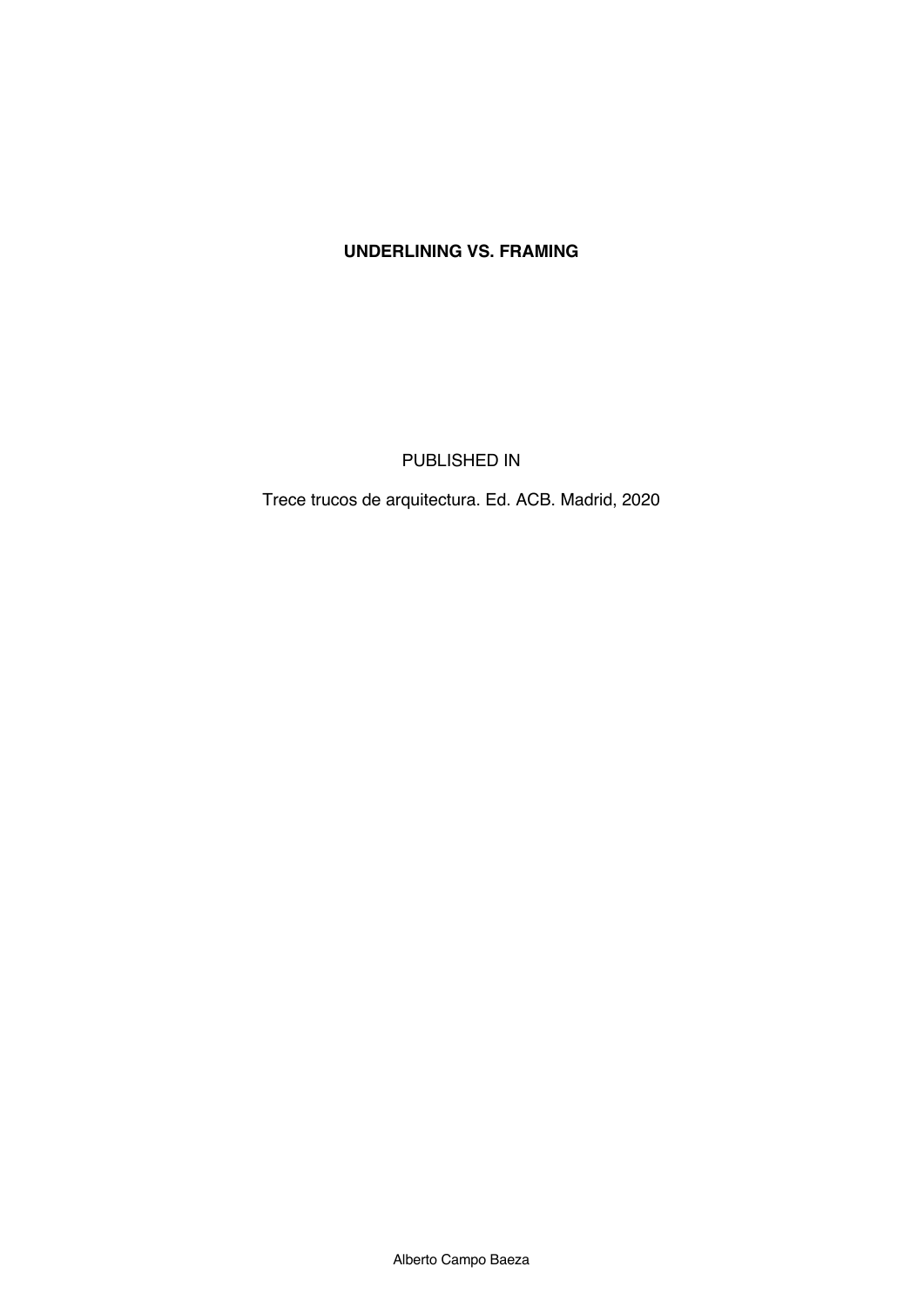## **UNDERLINING VS. FRAMING**

Many times, facing the sea, we have a distant horizon. And the higher our position is, the clearer is that perception of the horizon's remoteness. This situation of a spectator in front of a landscape with a distant horizon is something we have many times in our lives. As when we are on the top of a mountain or a hill, in front of the landscape whose horizon we see far away, and we recognize it.

Faced with a distant horizon landscape, architecture can adopt two attitudes. Or, rather, architecture can use two different mechanisms: to emphasize that landscape, subjectifying it, or to frame the same landscape, objectifying it.

## UNDERLINE THE LANDSCAPE

When, through a high horizontal plane, the viewer contemplates the distant horizon landscape, the underlined landscape resembles the sea. This landscape, underlined by the horizontal plane, by the straight line of its edge, is subjectivized. The viewer seems to enter this landscape or, better still, the landscape seems to come towards him. I have sometimes used the image of Aladdin's flying carpet. In the situation described it seems that we are on that flying carpet and that the landscape is coming towards us.

This situation is that of the upper plane of the podiums. Perhaps the clearest, the most architectural, is that of the Acropolis of Athens. What the Greeks called *temenos*, the place where men met the gods. Or better still the high Mayan and Aztec platforms that dominate the natural landscape in Mexico and of which Jorn Utzon speaks to us masterfully in his well-known text "Plateaus, platforms".

I have worked with these mechanisms many times in my projects. Facing the Atlantic Ocean in Cadiz I have acted in both ways. When I did the Drago Public School in 1992, I made a large, deep window in the main lobby, which framed the sea. Almost 20 years later, in Entre Catedrales, very close to the previous building, I have emphasized that same sea through a very white platform in such a way that it seems that the whole sea is coming to us.

And in the Casa de Blas in Sevilla la Nueva and in the Olnick Spanu in New York and in the Casa Rufo in Toledo, the main theme is the high plane of their platforms facing the landscape, all of them with a distant horizon. All these platforms were presided over by a lighter, temple-like construction. And, even more radical, it was proposed in the House of Infinity in Tarifa and in the Landscape Interpretation Center in Lanzarote, where there was nothing but the bare horizontal plane, with nothing on top. And in my last project in El Tecuán in Mexico.